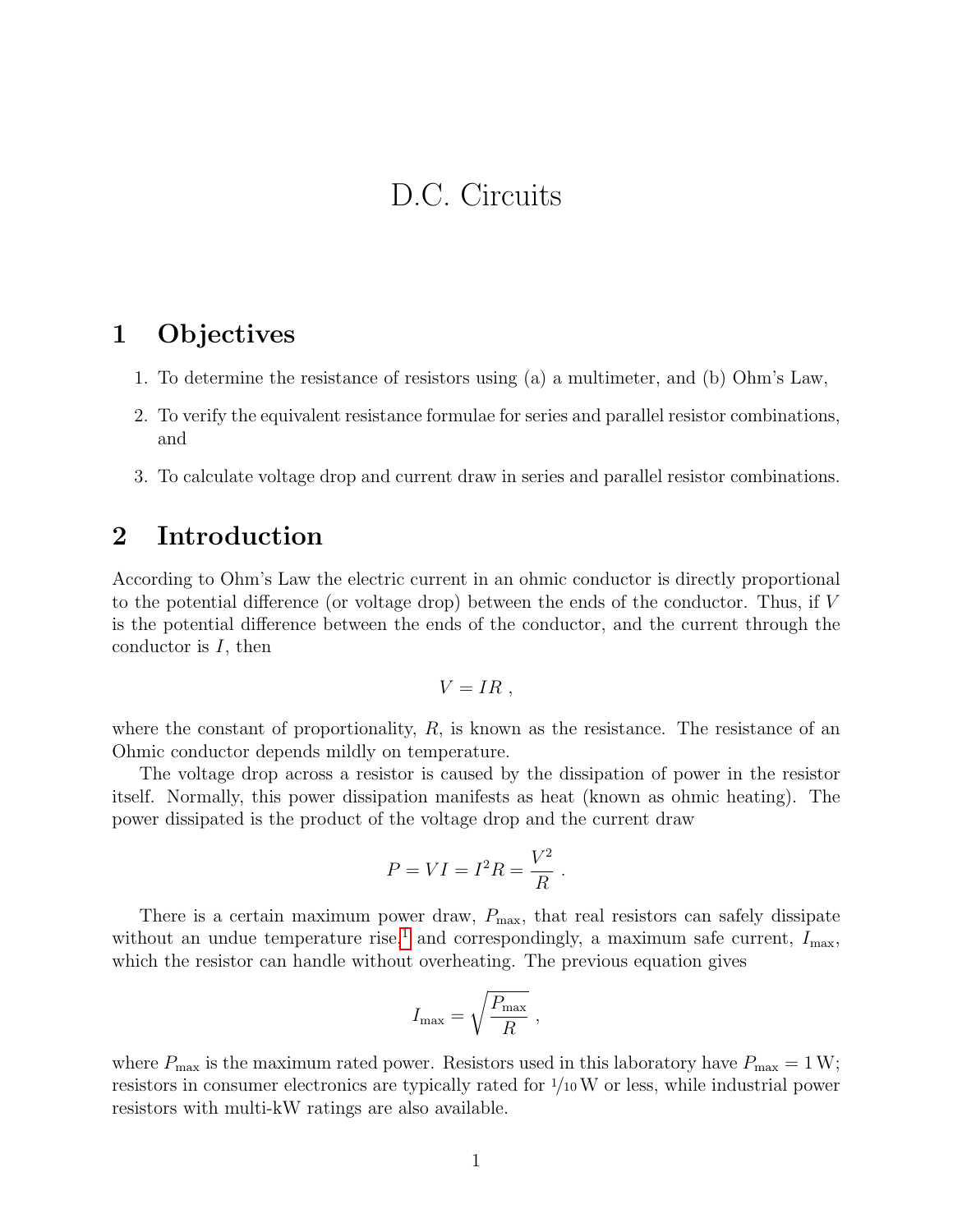<span id="page-1-1"></span>

(a) Axial lead (b) Surface mount

Figure 1: The left hand figure shows a standard axial lead resistor (the resistor leads emerge along the axis, hence the name). The color code is clearly visible (see Table [1\)](#page-1-0); the displayed resistor has a value of  $330 \pm 5\% \Omega$ . The right hand figure shows modern "surface mount" device", or SMD resistors. They are *not* color coded, but instead typically have a numerical value code written on them. In this image, we see  $0\Omega$  (aka "jumpers") and two 27  $\Omega$  resistors.

<span id="page-1-0"></span>

| Band Color   | Value | Band Color | Value |
|--------------|-------|------------|-------|
| Black        |       | Green      | h.    |
| <b>Brown</b> |       | Blue       |       |
| Red          | 2     | Violet     |       |
| Orange       | 3     | Gray       |       |
| Yellow       |       | White      |       |

(a) Value Band Codes (b) Common Tolerance Band Codes

Band Color | Tolerance [%] Brown 1 Red 2 Gold 5 Silver | 10 None 20

Table 1: The resistance value (in Ohms) of axial lead resistors are indicated directly on the resistor by a series of color coded bands (see Figure [1a\)](#page-1-1). The typical resistor code is a four or five band code, in a form that resembles scientific or engineering notation: for a resistor with n bands, the first  $n-2$  bands (starting with the band nearest a lead) are the mantissa, the  $n-1$ st band is the base-10 exponent, and the last band is the *tolerance*. A four band code gives  $c_1c_2\times10^{c_3}\Omega \pm c_4\%$ ; for example, brown-brown-black-gold is  $11\times10^{0}\Omega \pm 5\% = 11\Omega \pm 5\%$ . Resistors are not available in all possible combinations of nominal values; you can't, for instance, buy a  $50\Omega$  resistor of any tolerance, but you can buy a  $49.9\Omega$  or a  $51\Omega$  resistor.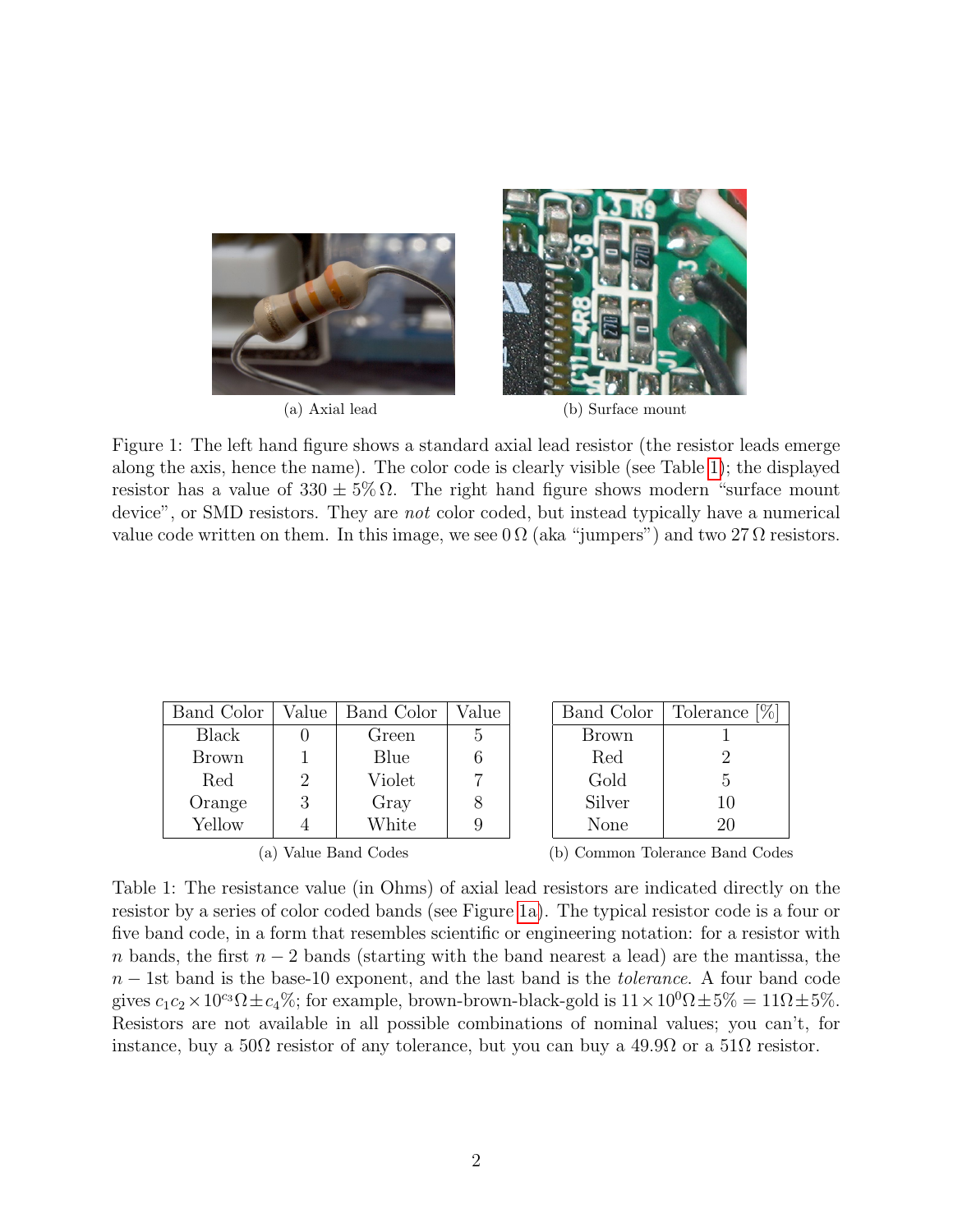<span id="page-2-1"></span>

<span id="page-2-2"></span>Figure 2: Series and parallel resistor configurations.

The resistors we will use here are the classic "carbon composite, axial lead" type; while particularly convenient for this lab, they are not used much anymore, except in niche applications. For modern consumer or high precision electronics, they are both too inaccurate and much too large to use: imagine everyone carrying around a cellphone the size of a suitcase. The convenience factor for hands-on work is great with axial lead resistors: they are large enough for you to measure and manipulate by hand, they are labeled with a standard color banding code (Table [1\)](#page-1-0), you can use them in breadboards for prototyping, and they are easy to attach to a board via hand soldering. Modern SMT resistors are typically of order a few millimeters (at most!) on a side, and are not installed by hand: large, computerized, high speed "pick and place" machines position and attach these tiny components to the circuit boards use in consumer electronics without any direct human intervention.

### 3 Theory

When two or more resistors are connected in a circuit, they can always be replaced with an equivalent resistor that has the same effect as the individual resistors. In fact, from the point of view of the power supply, which can only see the global properties of the circuit (resistance, and a few others we will discuss later in the semester), the entire circuit can be reduced to a single equivalent resistance. To perform these replacements, however, we must know the rules to apply. For series combined resistors, as shown in Figure [2a,](#page-2-1) the equivalent resistance is the sum of all the individual resistances:

$$
R_S = R_1 + R_2 + R_3 + \cdots = \sum_i R_i \; .
$$

This is because the same *current* must pass through each resistor. For parallel combined resistors, as shown in Figure [2b,](#page-2-2) the inverse of the equivalent resistance is the sum of the inverses of the individual resistances:

$$
\frac{1}{R_P} = \frac{1}{R_1} + \frac{1}{R_2} + \frac{1}{R_3} + \dots = \sum_i \frac{1}{R_i}.
$$

<span id="page-2-0"></span><sup>&</sup>lt;sup>1</sup>That is: smoking, sizzling, bubbling, darkening, melting, bursting into flames, etc.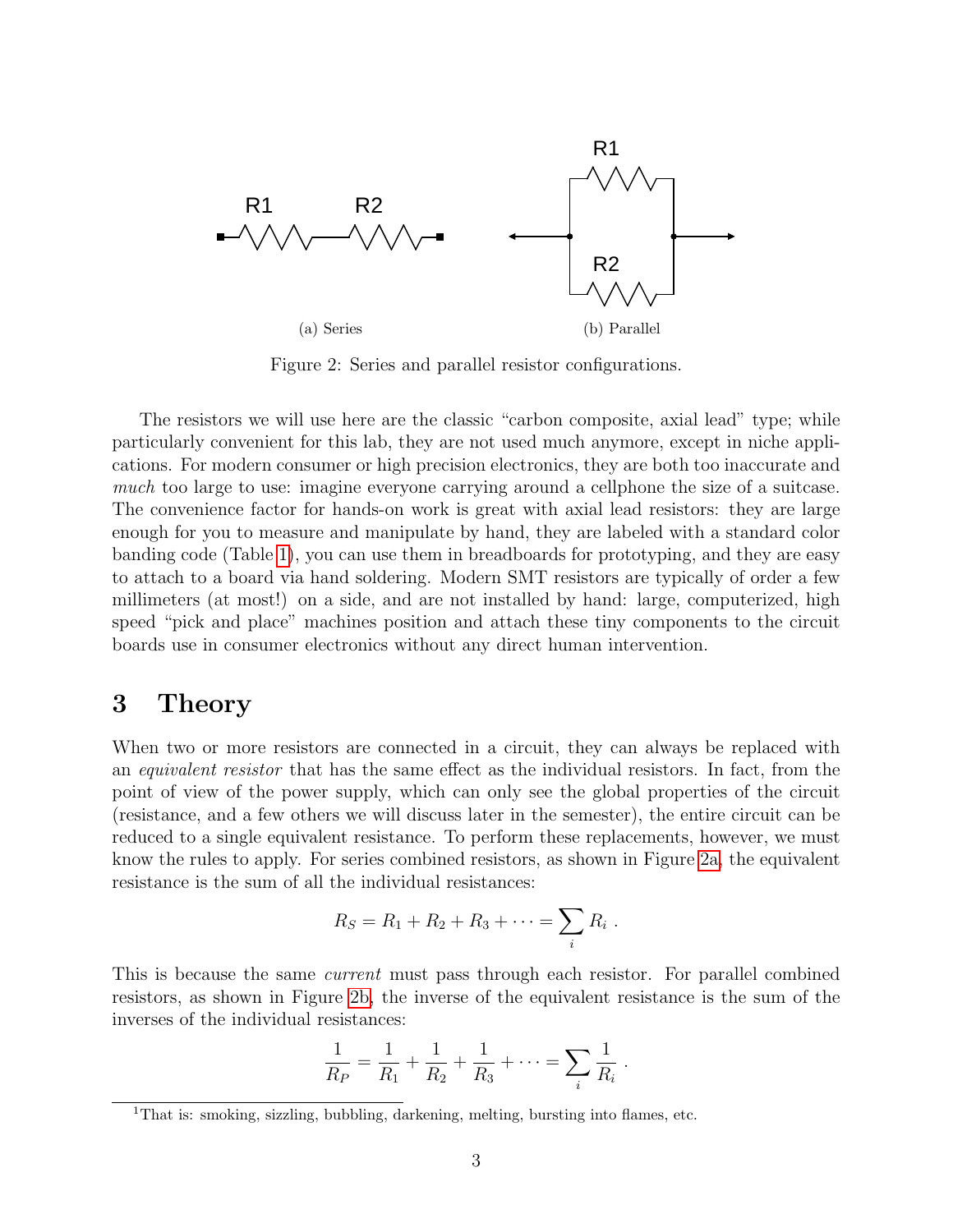<span id="page-3-0"></span>

Figure 3: The circuit used to test the parallel and series resistance combinations.

<span id="page-3-1"></span>Figure 4: An example of a circuit where the series and parallel resistor rules alone can not be used to solve for the equivalent resistance.

In this case, the *voltage drop* across all of the resistors must be the same, so the total current is divided between all the resistors according to Ohm's Law. The current in a given branch of the parallel circuit is inversely proportional to the resistance of that branch.

More complicated combinations of resistors can often be reduced to "nested" collections of parallel and series resistances. For instance, in the circuit in Figure [3,](#page-3-0) the effective resistance of all five resistors can be determined first by combining the three parallel resistors  $R_3, R_4$ , and  $R_5$ , into a single effective resistance  $R_P$ , and then combining the three series resistors  $R_1, R_2$ , and  $R_P$  into a single effective resistance  $R_S$ .

There are many circuits, however, where these rules can't be directly applied, and more complicated analysis techniques are needed; see for example Figure [4.](#page-3-1) We will not subject you to such circuits in this course, but they are present in most real devices, such as the multimeters you are using in this lab, or the cell phone you carry in your pocket.

#### 4 Procedures

In this lab, we will work with premounted, 1W resistors, a power supply, and a pair of multimeters.

1. For the five resistors on the board, find their advertised resistances and tolerances using the color code described in Table [1.](#page-1-0)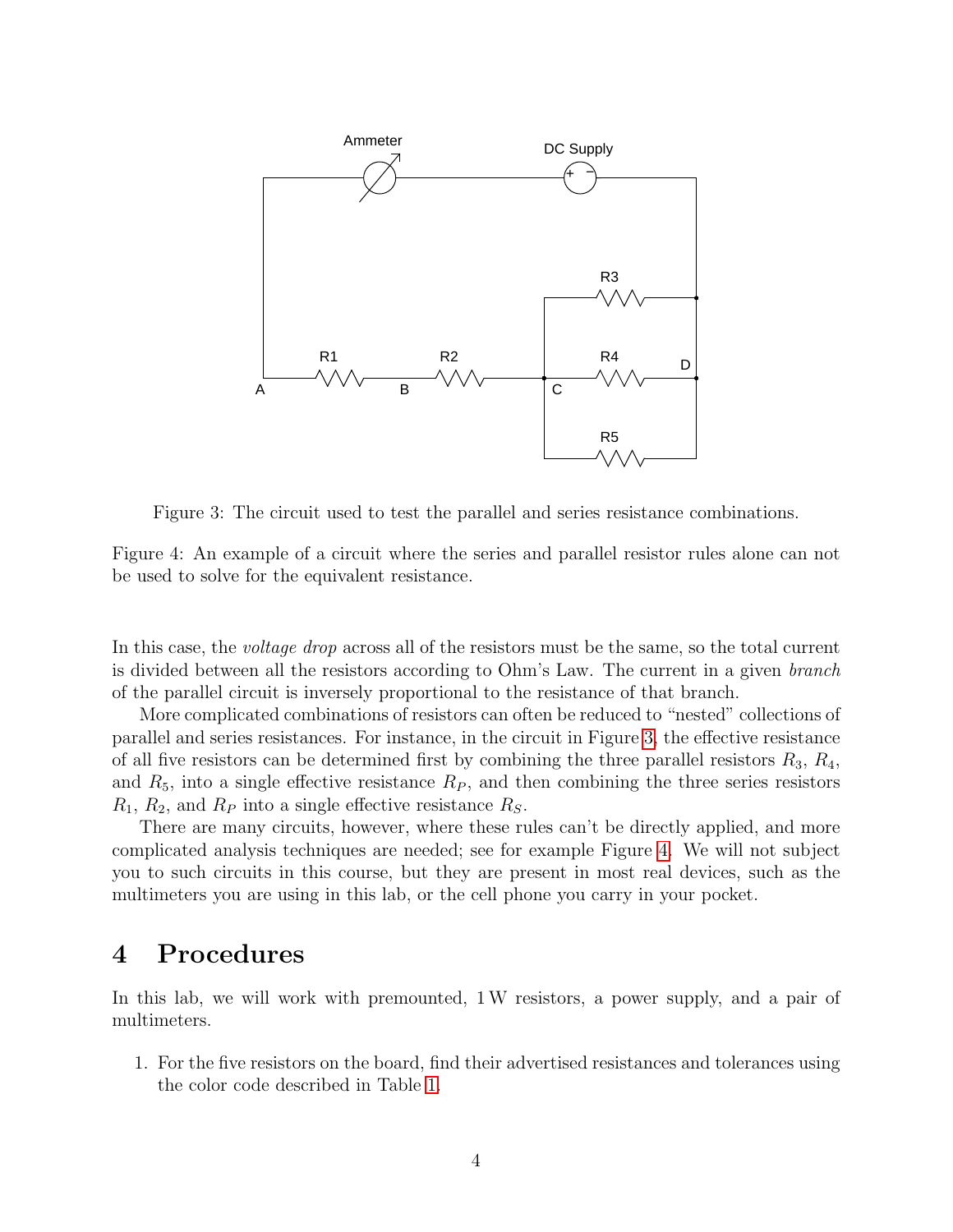- 2. Configure one of the multimeters to measure resistance, then measure the resistances,  $R_i$ , of the resistors on the board. Are the measured values within the stated tolerances?<sup>[2](#page-4-0)</sup>
- 3. Calculate the maximum safe current for each resistor,  $I_{i,\text{max}}$ ; the current in each resistor must be kept below this maximum safe value. In later steps, you must make sure that the power supply does not drive more than the maximum safe current through any of the resistors.
- 4. Build the circuit shown in Figure [3.](#page-3-0) In this experiment, the ammeter has two purposes: (a) To ensure that the current remains constant throughout the measurements, and (b) To ensure that you don't exceed the maximum safe current through any resistor.
- 5. Determine a safe operating voltage for this circuit,  $V_{\text{max}}$ . Calculate the maximum safe voltage using Ohm's Law and the series and parallel resistance formulae. Set the power supply voltage below this value, and then check (by touching!) each connected resistor to make sure it isn't getting hot! If any of them are, you are exceeding the safe current through them, and should do your safety calculations over again!
- 6. Set the second multimeter to read DC Voltage. Measure and record the potential difference across the power supply,  $V<sub>S</sub>$ . Then, measure and record the potential difference across each of the resistors.
- 7. Next, set the second multimeter to read DC Current. Measure and record the current passing through each of the five resistors,  $V_i$ . You should make sure that the current passing through the first ammeter stays constant throughout your measurements. If it doesn't, you are either making the measurement incorrectly, or "shorting out" some part of the circuit.
- 8. Remove the meters and power supply from the circuit. Measure and record the resistance between the following sets of points: AD, AC, BD, and CD. You've already measured the values of the individual resistors; do your measurements of the parallel and series combinations match with predictions?

<span id="page-4-0"></span><sup>&</sup>lt;sup>2</sup>They may not be! Resistors that have been overheated by exceeding the maximum safe current through them will have permanent changes to their properties. Unless the measured value is essentially infinite, however, you can still use them without concern for this lab.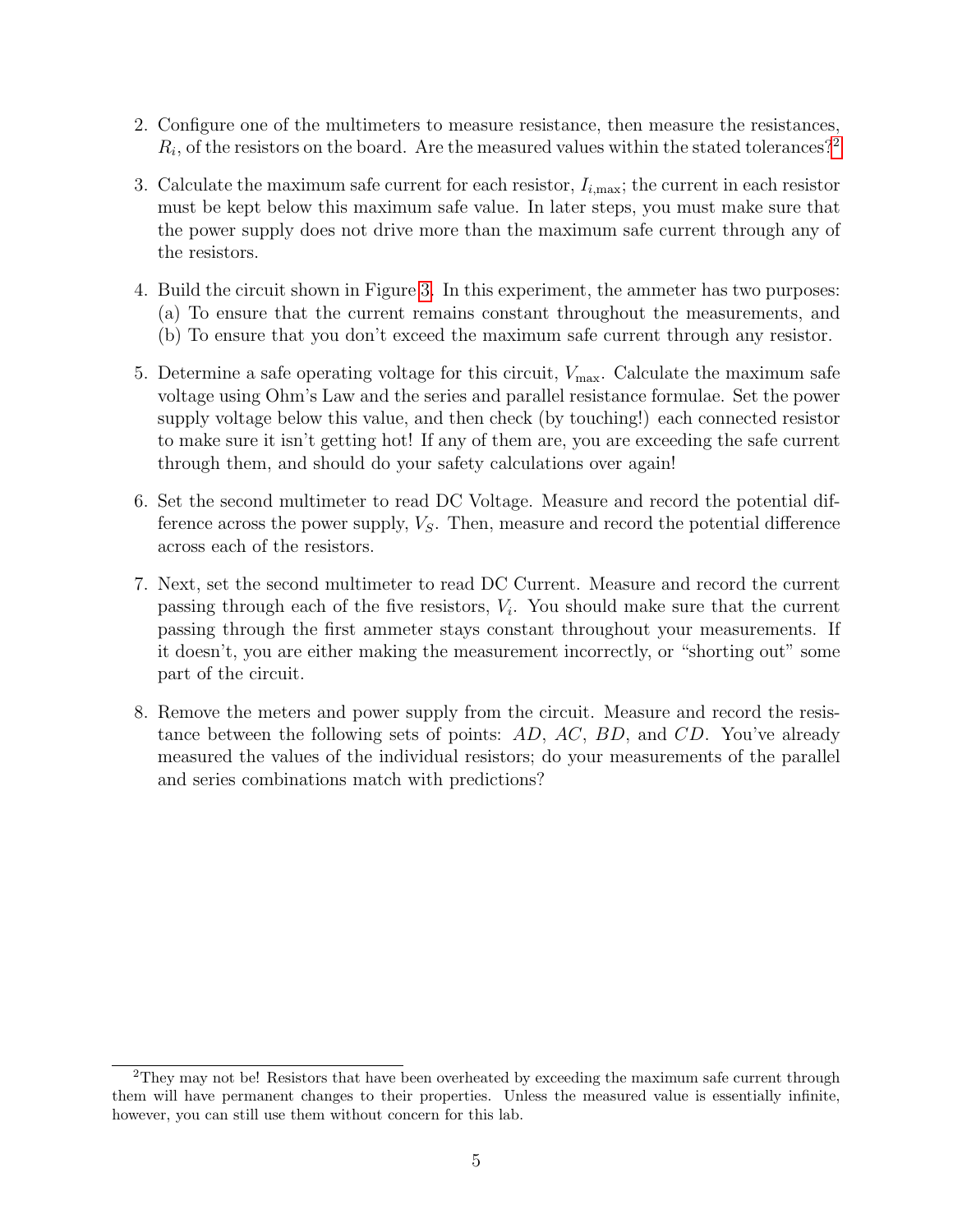# Pre-Lab Exercises

Answer these questions as instructed on Blackboard; make sure to submit them before your lab session!

- 1. What is the safe operating voltage for a  $100 \Omega$ ,  $1/10 W$  resistor? The maximum current? How much power is dissipated at half the maximum voltage?
- 2. What is the resistance of an ideal voltmeter? Do you connect a voltmeter in series or parallel with the potential drop you are trying to measure?
- 3. What is the resistance of an ideal ammeter? Do you connect an ammeter in series or parallel with the current draw you are trying to measure?
- 4. Write an expression for the equivalent resistance of three parallel resistors. What about three series resistors?
- 5. If a resistor is banded Red-Blue-Green-Silver, what are the minimum and maximum resistance values in the tolerance range?